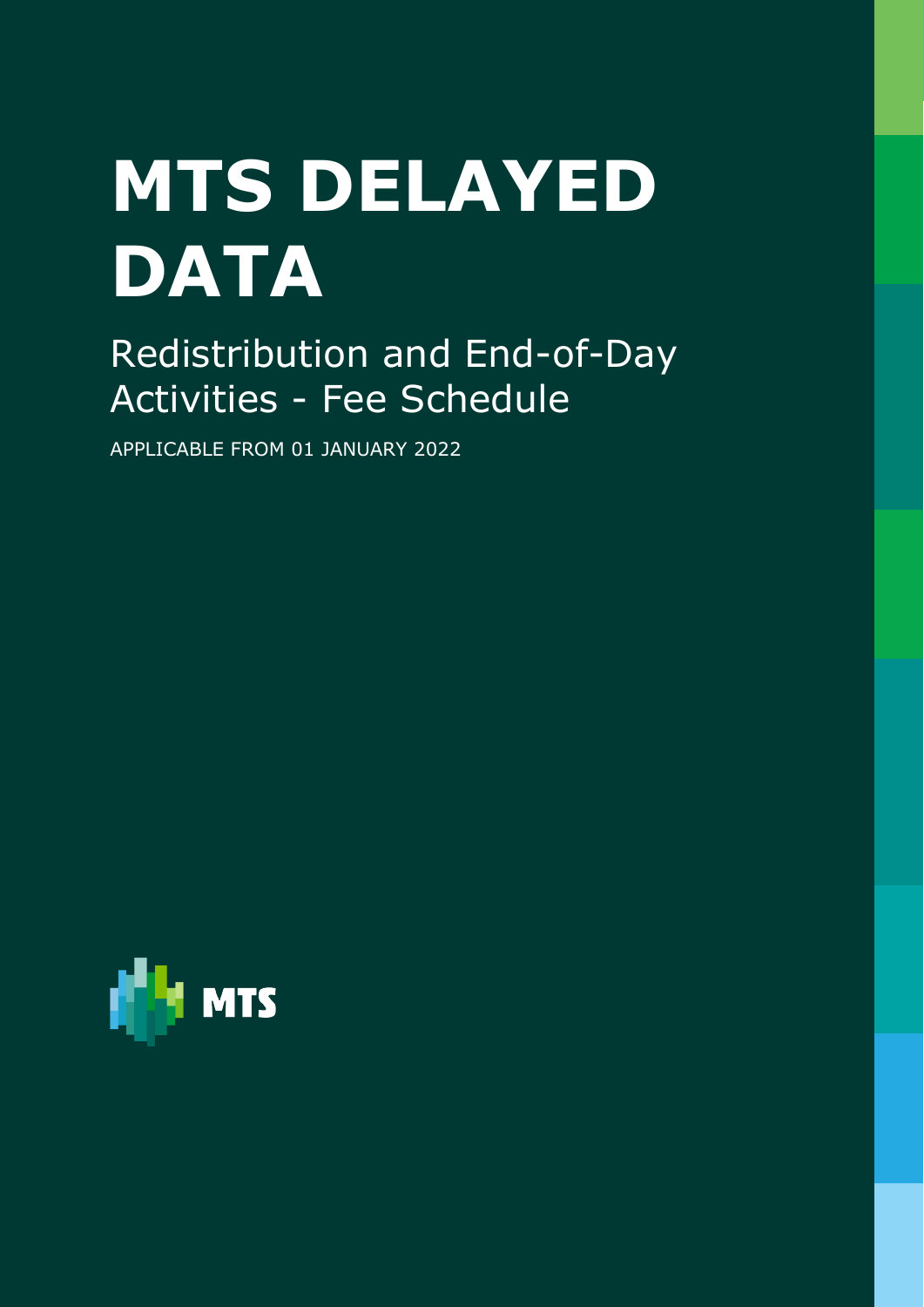# **MTS Delayed Data**

# **End User - Display Usage**

No fee is applied for Display usage of MTS Delayed data from MTS Cash, MTS BondVision and MTS Repo.

## **End User – Non- Display Usage**

A licence is required for any non-display usage of the MTS delayed Data such as risk management (also end of day), fund administration, portfolio management, compliance, account or audit activities.

| All Issuers | <b>Annual Fee</b> |
|-------------|-------------------|
| MTS Repo    | €15,000           |

# **Delayed Data Redistribution**

Fees will be applied for redistribution of Delayed Data to any Vendor that does not redistribute Real-time data.

When redistributing MTS Cash and BondVison to end users, vendors should ensure at least fifteen (15) minutes have elapsed from the time such information and/or data was first transmitted to the Vendor directly or on behalf of the Licensor and MTS Repo data after at least ninety (90) minutes have elapsed from the time such information and/or data was first transmitted to the Vendor directly by or on behalf of the Licensor.

| All Issuers           | Annual Fee <sup>1</sup> |
|-----------------------|-------------------------|
| MTS Cash Markets      | €40,000                 |
| <b>MTS BondVision</b> | €40,000                 |
| MTS Repo              | €40,000                 |

#### **Terms**

All prices are exclusive of VAT

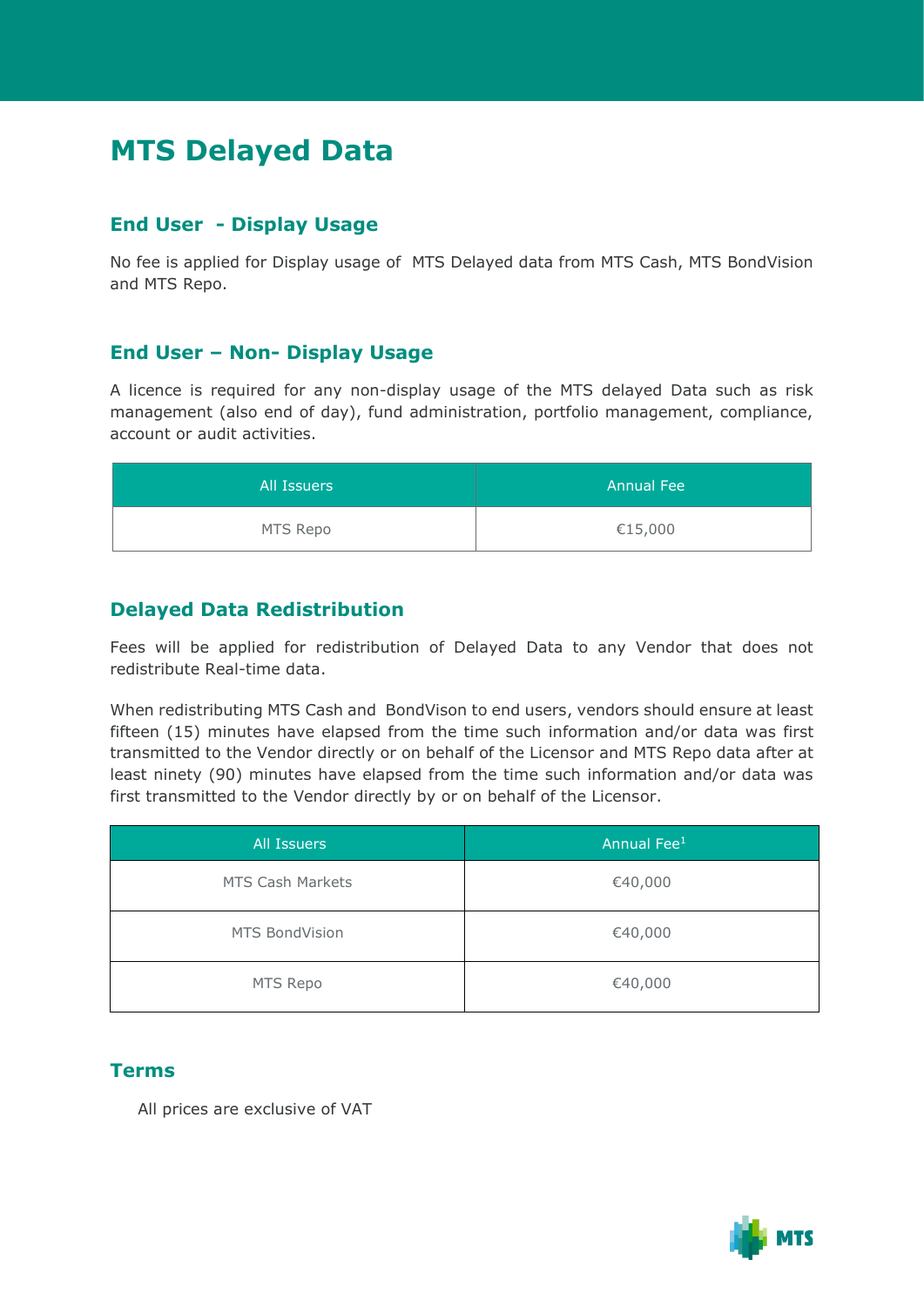### **Contacts**

#### **Should you have any queries, please feel free to contact us**

110 Cannon Street, London, EC4N 6EU, UK

T: +44 20 7076 0000

- E: **mts**.**[data@euronext.com](mailto:data@euronext.com)**
- W: **www.mtsmarkets.com**